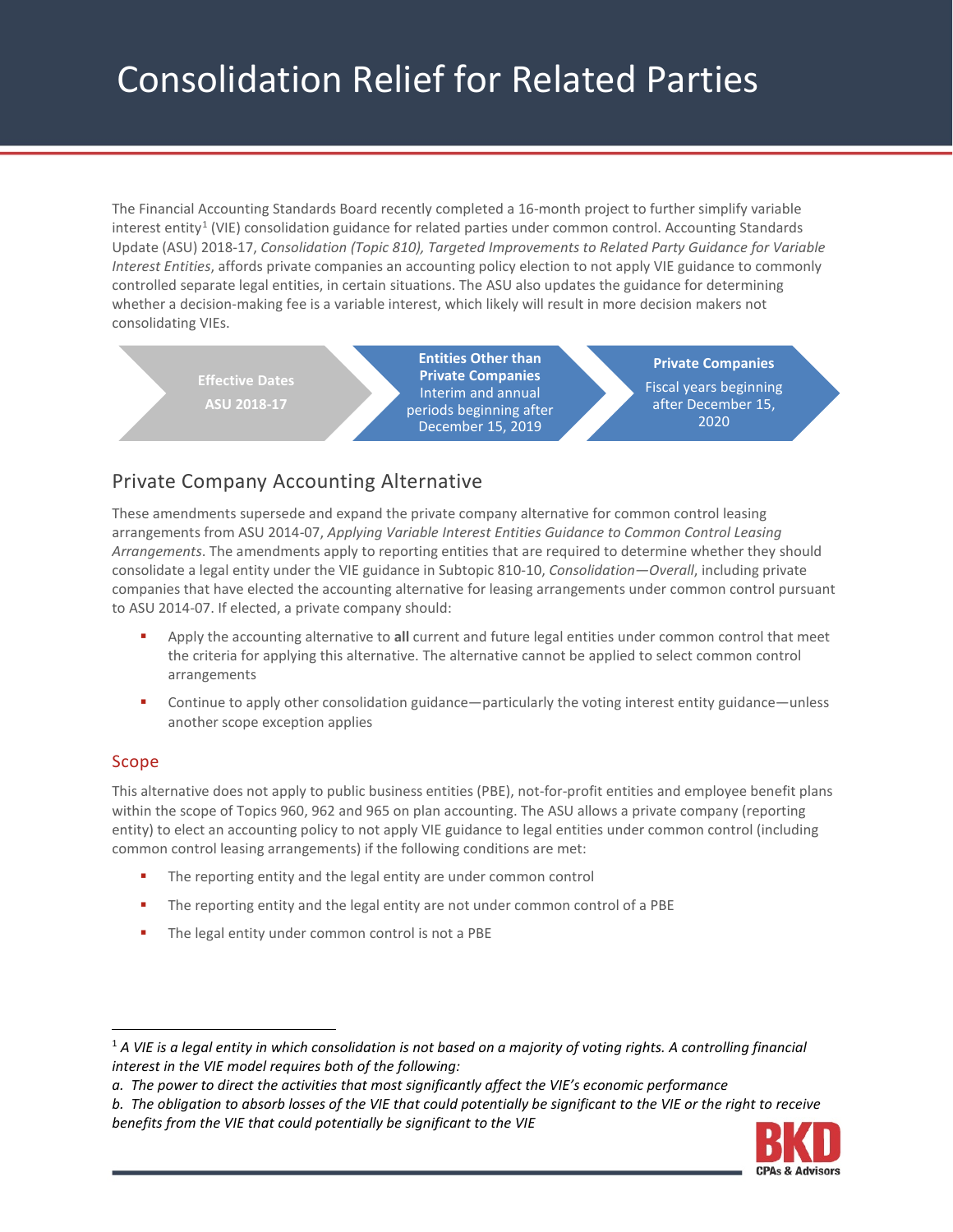The reporting entity does not directly or indirectly have a controlling financial interest in the legal entity when considering the general subsections of this topic. The VIE subsections shall not be applied when making this determination

See an example in **Appendix A.** 

#### **Disclosure**

Disclosure about an entity's involvement with and exposure to the legal entity under common control is required. These disclosures only apply if the legal entity under common control is not consolidated by the private company reporting entity. The below disclosures are in addition to the disclosures required by other guidance, *i.e.*, Accounting Standards Codification (ASC) 460, *Guarantees*; ASC 850, *Related-Party Disclosures*; and ASC 842, *Leases*. Disclosures can be combined in a single note or by including cross-references within the notes to the financial statements. New disclosures include all of the following:

- (1) The nature and risks associated with a reporting entity's involvement with the legal entity under common control
- (2) How a reporting entity's involvement with the legal entity under common control affects the reporting entity's financial position, financial performance and cash flows
- (3) The carrying amounts and classification of the assets and liabilities in the reporting entity's statement of financial position resulting from its involvement with the legal entity under common control
- (4) The reporting entity's maximum exposure to loss resulting from its involvement with the legal entity under common control. If the reporting entity's maximum exposure to loss resulting from its involvement with the legal entity under common control cannot be quantified, that fact shall be disclosed
- (5) If the reporting entity's maximum exposure to loss exceeds the carrying amount of the assets and liabilities as defined in (3) above, qualitative and quantitative information to allow users of financial statements to understand the excess exposure. That information shall include, but is not limited to:
	- o The arrangements' terms, considering both explicit and implicit arrangements that could require the reporting entity to provide financial support to the legal entity under common control, *i.e.*, implicit guarantee to fund losses
	- o Events or circumstances that could expose the reporting entity to a loss

Determining whether an implicit guarantee exists is based on facts and circumstances. Those facts and circumstances include, but are not limited to, whether:

- **The reporting entity has an economic incentive to act as a guarantor or make funds available**
- The reporting entity has acted as a guarantor for or made funds available to the legal entity in the past

## Decision-Making Fees

ASU 2018-17 also amends the guidance for determining whether a decision-making fee is a variable interest. This amendment is applicable to all entities, not only private companies. This is the first step in determining whether a decision maker applies the rest of the consolidation guidance. The amendments require organizations to consider indirect interests held through related parties under common control on a **proportional** basis rather than as the equivalent of a direct interest in its entirety (as currently required in generally accepted accounting principles). This is consistent with how indirect interests held through related parties under common control are considered for determining whether a reporting entity must consolidate a VIE pursuant to ASU 2016-17. For example, if a decision maker or service provider owns a 20 percent interest in a related party and that related party owns a 40 percent interest in the legal entity being evaluated, the decision maker or service provider's indirect interest in the VIE held

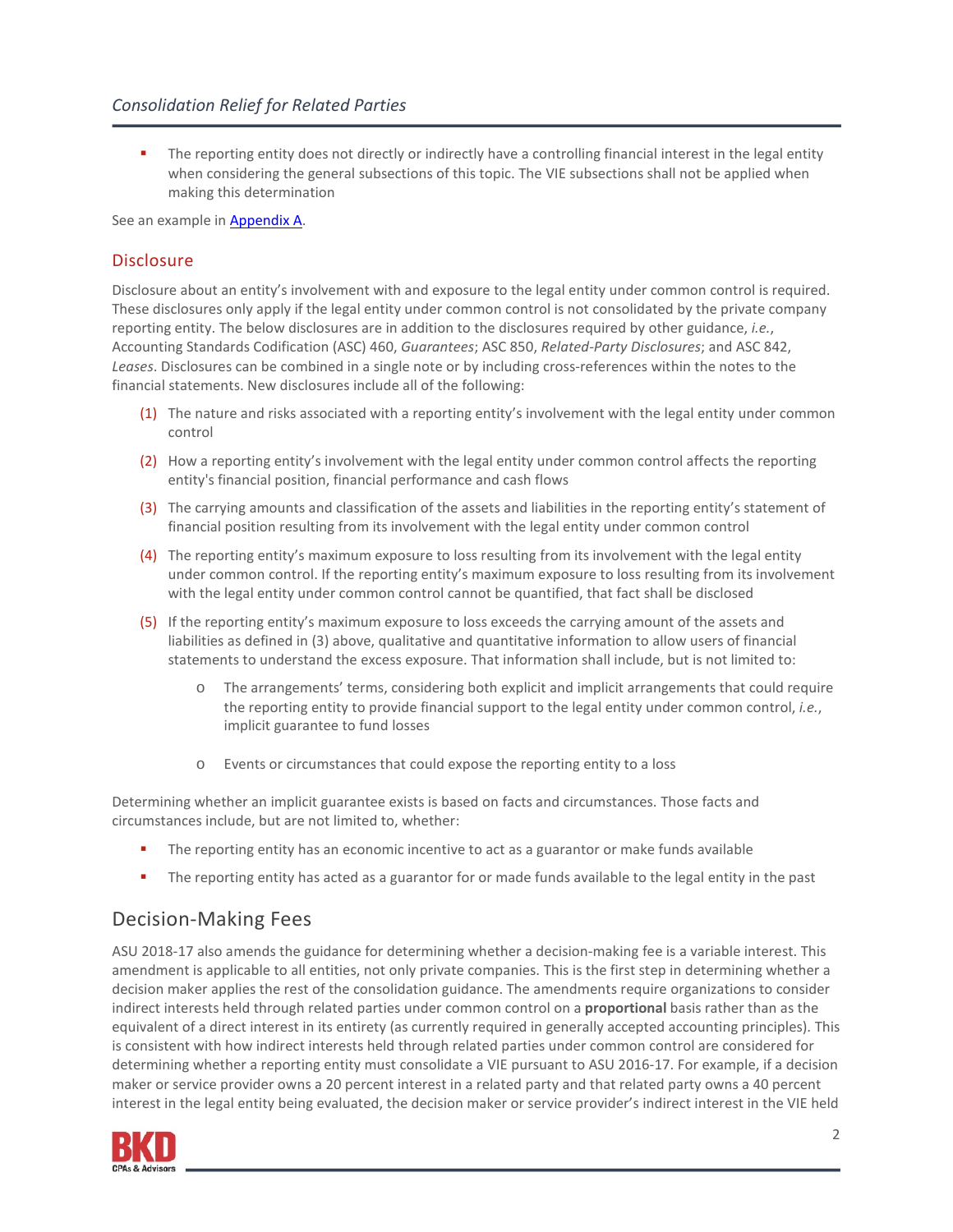through the related party under common control would be considered the equivalent of an 8 percent direct interest for determining whether its fees are variable interests.

*These amendments likely will result in more decision makers not consolidating VIEs.*

## Effective Date & Transition

For entities other than private companies, the ASU is effective for fiscal years beginning after December 15, 2019, including interim periods. The ASU is effective for a private company for fiscal years beginning after December 15, 2020, and interim periods beginning after December 15, 2021. The amendments should be applied retrospectively with a cumulative-effect adjustment to retained earnings at the beginning of the earliest period presented. Early adoption is permitted.

## Consolidation

If a legal entity is required to be consolidated as a result of this ASU's adoption, the initial measurement of the legal entity's assets, liabilities and noncontrolling interests will depend on whether determining their carrying amounts is practicable.

- If practicable, the carrying amounts would be the balances the assets, liabilities and noncontrolling interests would have been carried at in the consolidated financial statements if this ASU had been effective when the reporting entity first met the consolidation criteria
- If determining the carrying amounts is not practicable, the legal entity's assets, liabilities and noncontrolling interests would be measured at fair value at the ASU's adoption date. Any difference between the net amount added to the statement of financial position of the reporting entity and the amount of any previously recognized interest in the newly consolidated legal entity shall be recognized as a cumulative-effect adjustment to retained earnings at the beginning of the earliest period presented.

An entity that is required to consolidate may elect the fair value option (FVO) provided in Subtopic 825-10, but only if the reporting entity elects the option for all financial assets and financial liabilities of that legal entity that are eligible for the FVO. This election shall be made on a legal-entity-by-legal-entity basis. If elected, additional disclosure is required in the period of adoption.

#### Deconsolidation

If deconsolidation of a legal entity is required as a result of adoption, the initial measurement of any retained interest in the deconsolidated former subsidiary depends on whether the determination of its carrying amount is practicable. The carrying amount refers to the amount at which any retained interest would have been carried if this ASU had been effective when the reporting entity became involved with the legal entity or no longer met the consolidation criteria. If determining the carrying amount is practicable, the reporting entity would initially measure any retained interest in the deconsolidated former subsidiary at its carrying amount at the date these amendments first apply.

If determining the carrying amount is not practicable, any retained interest in the deconsolidated former subsidiary shall be measured at fair value at the date this ASU first applies.

#### VIE Analysis

The determinations of whether a legal entity is a VIE and which reporting entity, if any, should consolidate the legal entity are made as of the date the reporting entity became involved with the legal entity or the date of a qualifying reconsideration event. An entity would use the most recent of these dates to apply the amendments within this ASU for purposes of retrospective application. If, at transition, it is not practicable for a reporting entity to obtain the information necessary to make the VIE determinations, the reporting entity shall make the determinations as of the date this ASU is first applied. The consolidating entity would measure the assets, liabilities and

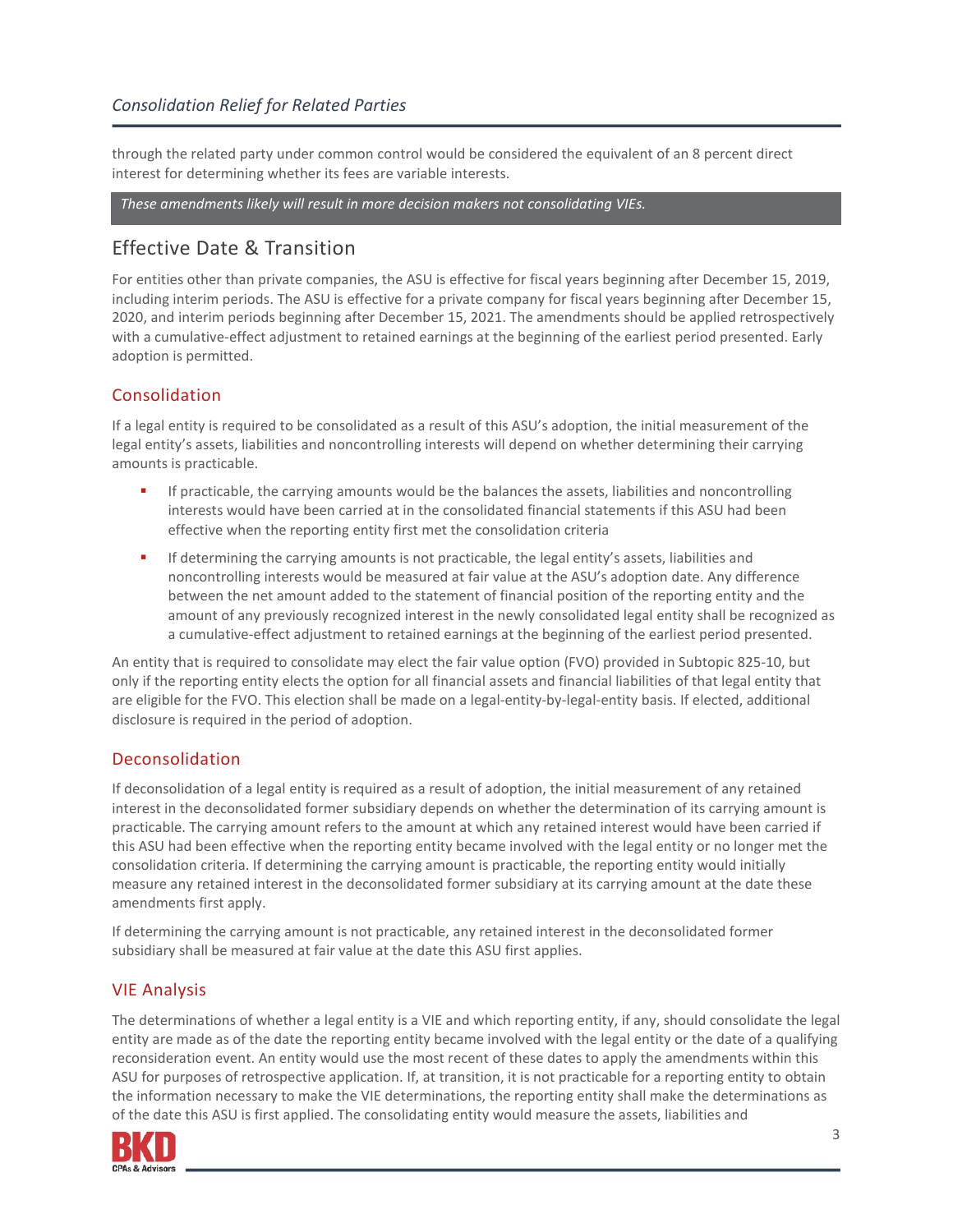### *Consolidation Relief for Related Parties*

noncontrolling interests of the legal entity at fair value as of the ASU's adoption date. For securitizations or other forms of asset-backed financings, whereby the VIE's assets can be used only to settle the VIE's obligations, the VIE's assets and liabilities may be measured at their unpaid principal balances (as an alternative to a fair value measurement) at the ASU's adoption date. This measurement alternative does not preclude the need for the primary beneficiary to recognize any accrued interest, an allowance for credit losses or other-than-temporary impairment, as appropriate. Other assets, liabilities or noncontrolling interests, if any, that do not have an unpaid principal balance, and any items that are required to be carried at fair value under other accounting guidance, would be measured at fair value.

#### Transition Disclosures

An entity also must include the following accounting principle change disclosures in the interim and annual period of adoption:

- **The nature of and reason for the change in accounting principle, including an explanation of why the** newly adopted accounting principle is preferable
- The method of applying the change, including all of the following:
	- o A description of the prior-period information that has been retrospectively adjusted, if any
	- o The cumulative effect of the change on retained earnings or other components of equity or net assets in the statement of financial position as of the beginning of the earliest period presented
	- o If retrospective application to all prior periods is impracticable, disclosure of the reasons and a description of the alternative method used to report the change

For additional guidance, contact your BKD advisor.

# **Contributor**

Anne Coughlan Director 317.383.4000 [acoughlan@bkd.com](mailto:acoughlan@bkd.com)